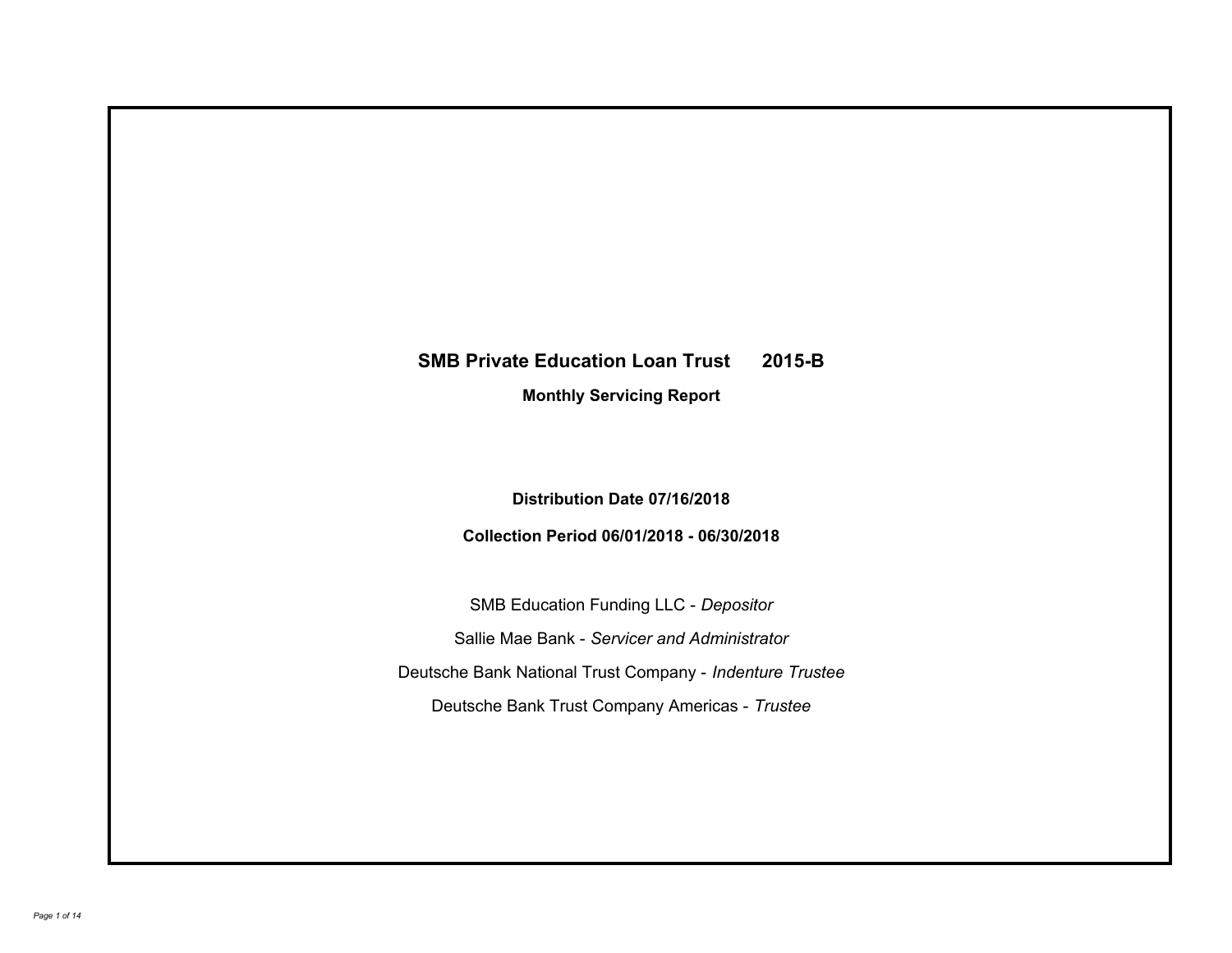|  | <b>Deal Parameters</b> |  |
|--|------------------------|--|
|  |                        |  |
|  |                        |  |

A

| <b>Student Loan Portfolio Characteristics</b>                  | <b>Settlement Date</b><br>07/30/2015 | 05/31/2018                        | 06/30/2018                        |
|----------------------------------------------------------------|--------------------------------------|-----------------------------------|-----------------------------------|
| <b>Principal Balance</b><br>Interest to be Capitalized Balance | \$700,964,388.29<br>42,430,107.89    | \$497,122,434.17<br>28,200,763.10 | \$490,582,605.10<br>26,618,612.93 |
| Pool Balance                                                   | \$743,394,496.18                     | \$525,323,197.27                  | \$517,201,218.03                  |
| Weighted Average Coupon (WAC)                                  |                                      |                                   |                                   |
| WAC1 (Contractual Interest Rate on the Loan)                   | 8.20%                                | 9.27%                             | 9.35%                             |
| WAC2 (Average of Applicable Interest Rate)                     | 8.18%                                | 9.21%                             | 9.29%                             |
| WAC3 (Average of Actual Interest Rate)                         | 8.13%                                | 9.13%                             | 9.21%                             |
| Weighted Average Remaining Term                                | 128.84                               | 120.12                            | 119.87                            |
| Number of Loans                                                | 63,899                               | 46,117                            | 45,506                            |
| Number of Borrowers                                            | 43,918                               | 31,709                            | 31,308                            |
| Pool Factor                                                    |                                      | 0.706654677                       | 0.695729146                       |
| Since Issued Total Constant Prepayment Rate (1)                |                                      | 8.30%                             | 8.33%                             |

| <b>Debt Securities</b> | <b>Cusip/Isin</b> | 06/15/2018       | 07/16/2018       |
|------------------------|-------------------|------------------|------------------|
| A2A                    | 78448QAB4         | \$151,643,396.15 | \$147,772,495.40 |
| A2B                    | 78448QAC2         | \$71,082,841.94  | \$69,268,357.22  |
| A <sub>3</sub>         | 78448QAD0         | \$75,000,000.00  | \$75,000,000.00  |
|                        | 78448QAE8         | \$70,000,000.00  | \$70,000,000.00  |
|                        | 78448QAF5         | \$50,000,000.00  | \$50,000,000.00  |

| $\sim$<br>◡ | <b>Certificates</b> | Cusip/Isin | 06/15/2018   | 07/16/2018   |
|-------------|---------------------|------------|--------------|--------------|
|             | <b>Residua</b>      | 78448Q108  | \$100,000.00 | \$100,000.00 |

| D  | <b>Account Balances</b>                | 06/15/2018       | 07/16/2018       |
|----|----------------------------------------|------------------|------------------|
|    | Reserve Account Balance                | \$1,896,081.00   | \$1,896,081.00   |
|    |                                        |                  |                  |
| E. | <b>Asset / Liability</b>               | 06/15/2018       | 07/16/2018       |
|    | Overcollateralization Percentage       | 20.48%           | 20.33%           |
|    | Specified Overcollateralization Amount | \$157,596,959.18 | \$155,160,365.41 |

(1) Since Issued Total CPR calculations found in monthly servicing reports issued on or prior to September 15, 2015 originally included loans that were removed from the pool by the sponsor because they became ineligible for the pool between the cut-off date and settlement date. On October 5, 2015, Since Issued Total CPR calculations were revised to exclude these loans and all prior monthly servicing reports were restated. For additional information, see 'Since Issued CPR Methodology' found on page 11 of this report.

Actual Overcollateralization Amount \$107,596,959.18

\$105,160,365.41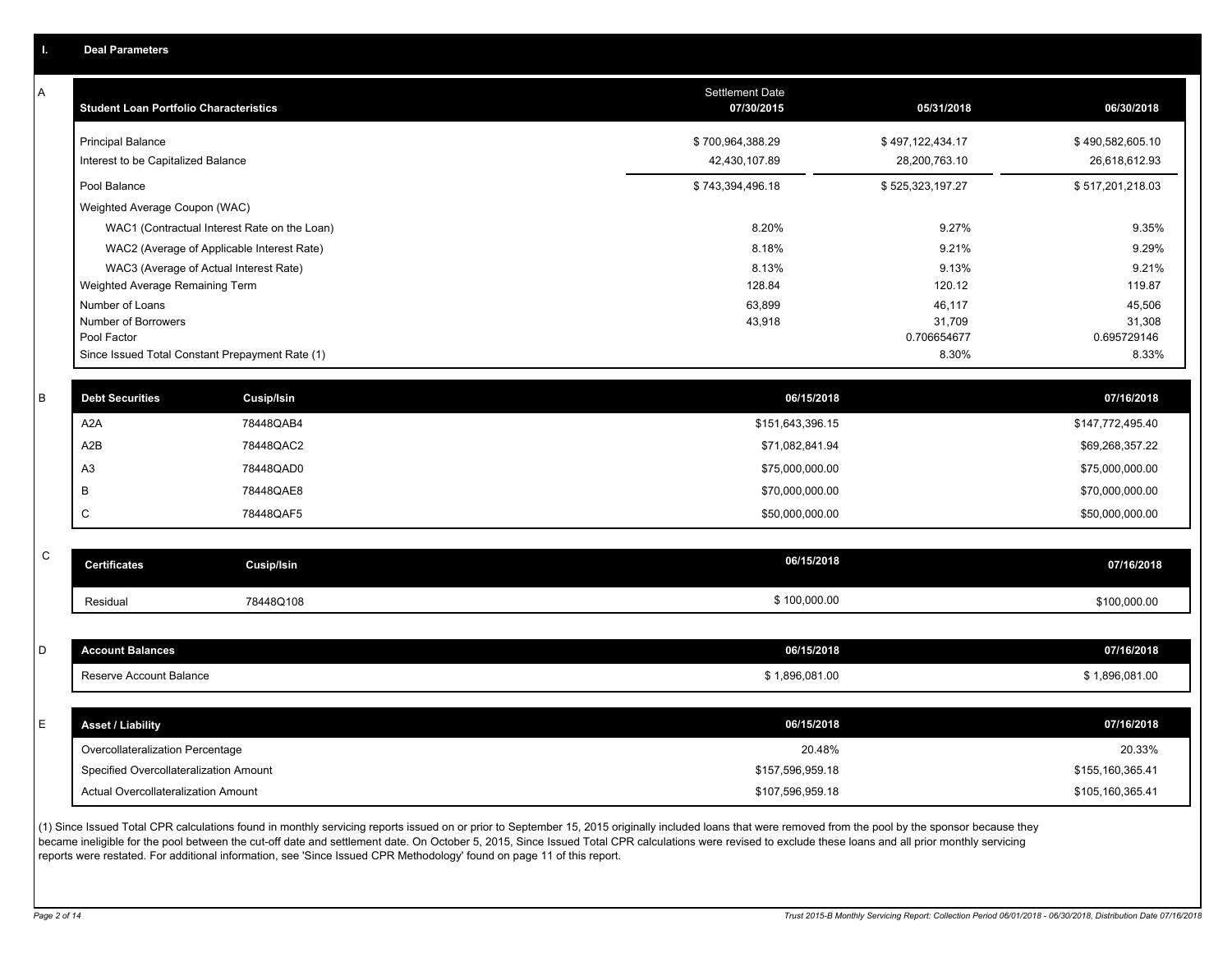|   | 2013-B Trust Activity 06/01/2016 through 06/30/2016              |                 |
|---|------------------------------------------------------------------|-----------------|
| A | <b>Student Loan Principal Receipts</b>                           |                 |
|   | <b>Borrower Principal</b>                                        | 8,272,695.27    |
|   | <b>Consolidation Activity Principal</b>                          | 0.00            |
|   | Seller Principal Reimbursement                                   | 0.00            |
|   | Servicer Principal Reimbursement                                 | 0.00            |
|   | Delinquent Principal Purchases by Servicer                       | 0.00            |
|   | <b>Other Principal Deposits</b>                                  | 34,293.75       |
|   | <b>Total Principal Receipts</b>                                  | \$8,306,989.02  |
| В | <b>Student Loan Interest Receipts</b>                            |                 |
|   | Borrower Interest                                                | 2,738,866.03    |
|   | <b>Consolidation Activity Interest</b>                           | 0.00            |
|   | Seller Interest Reimbursement                                    | 0.00            |
|   | Servicer Interest Reimbursement                                  | 0.00            |
|   | Delinquent Interest Purchases by Servicer                        | 0.00            |
|   | <b>Other Interest Deposits</b>                                   | 21.78           |
|   | <b>Total Interest Receipts</b>                                   | \$2,738,887.81  |
| С | <b>Recoveries on Realized Losses</b>                             | \$69,366.23     |
| D | <b>Investment Income</b>                                         | \$18,080.12     |
| Е | <b>Funds Borrowed from Next Collection Period</b>                | \$0.00          |
| F | <b>Funds Repaid from Prior Collection Period</b>                 | \$0.00          |
| G | Loan Sale or Purchase Proceeds                                   | \$0.00          |
| н | Initial Deposits to Distribution Account                         | \$0.00          |
|   | <b>Excess Transferred from Other Accounts</b>                    | \$0.00          |
| J | <b>Borrower Benefit Reimbursements</b>                           | \$0.00          |
| Κ | <b>Other Deposits</b>                                            | \$0.00          |
| L | <b>Other Fees Collected</b>                                      | \$0.00          |
| М | <b>AVAILABLE FUNDS</b>                                           | \$11,133,323.18 |
| N | Non-Cash Principal Activity During Collection Period             | \$1,767,159.95  |
| O | Aggregate Purchased Amounts by the Depositor, Servicer or Seller | \$34,315.53     |
| P | Aggregate Loan Substitutions                                     | \$0.00          |

**II. 2015-B Trust Activity 06/01/2018 through 06/30/2018**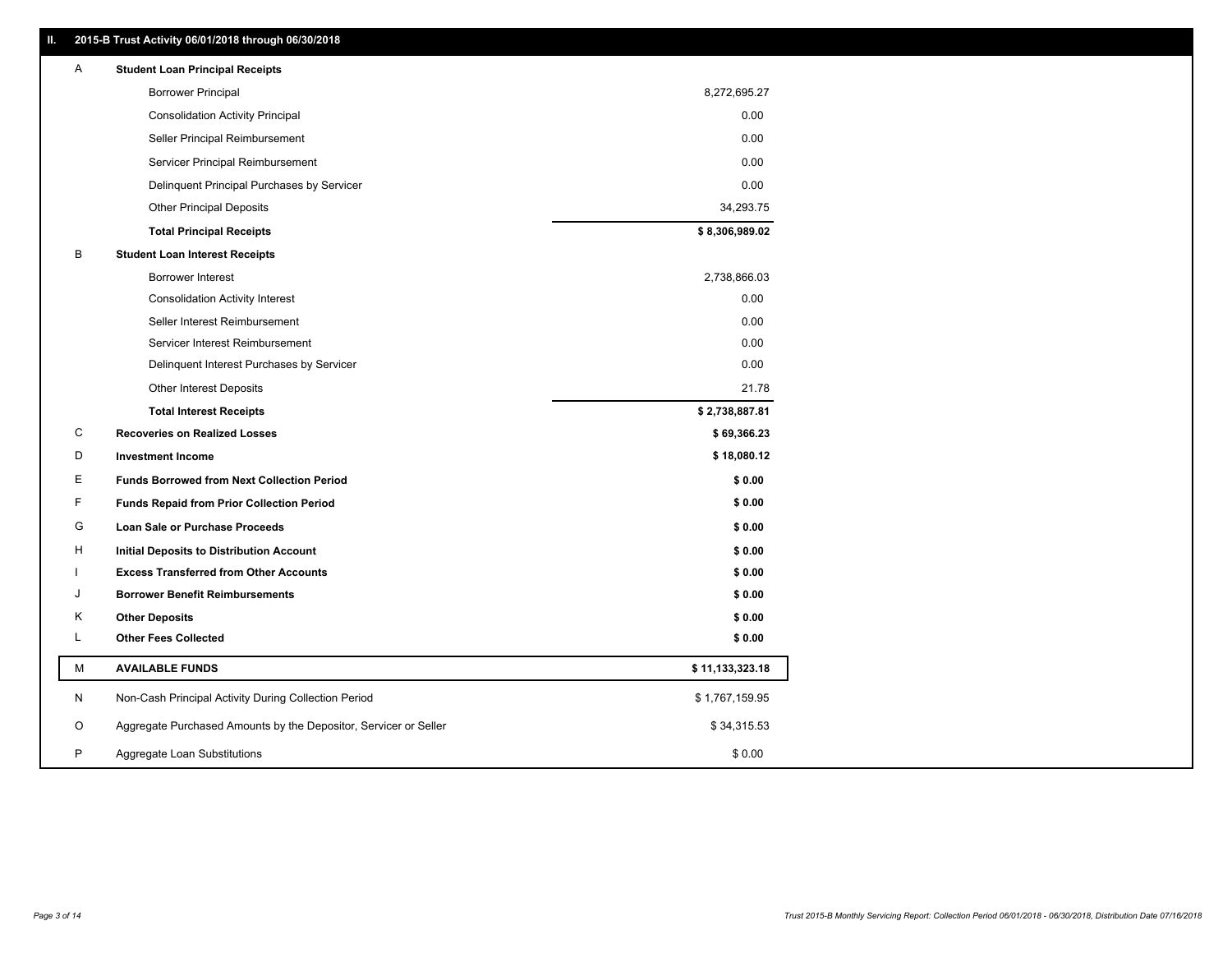#### **06/30/2018 05/31/2018 Wtd Avg Coupon # Loans Principal and Interest Accrued to Capitalize % of Principal % of Loans in Repay (1) Wtd Avg Coupon # Loans Principal and Interest Accrued to Capitalize % of Principal % of Loans in Repay (1)**  INTERIM: IN SCHOOL 10.38% 2,148 \$32,393,021.62 6.263% - % 10.32% 2,664 \$40,737,241.73 7.755% - % GRACE 10.39% 1,647 \$25,864,454.76 5.001% - % 10.33% 1,473 \$21,990,210.69 4.186% - % DEFERMENT 10.31% 2,363 \$30,630,251.29 5.922% - % 10.26% 2,513 \$32,603,871.83 6.206% - % REPAYMENT: CURRENT 8.92% 36,936 \$395,660,443.98 76.500% 92.376% 8.83% 37,227 \$398,317,655.12 75.823% 92.634% 31-60 DAYS DELINQUENT 9.48% 572 \$7,656,912.58 1.480% 1.788% 9.42% 575 \$7,644,458.01 1.455% 1.778% 61-90 DAYS DELINQUENT 9.34% 273 \$3,746,743.25 0.724% 0.875% 9.76% 317 \$4,277,770.52 0.814% 0.995% > 90 DAYS DELINQUENT 10.23% 146 \$1,926,206.07 0.372% 0.450% 9.73% 128 \$1,960,465.95 0.373% 0.456% FORBEARANCE 9.41% 1,421 \$19,323,184.48 3.736% 4.511% 9.06% 1,220 \$17,791,523.42 3.387% 4.138% **TOTAL 45,506 \$517,201,218.03 100.00% 100.00% 46,117 \$525,323,197.27 100.00% 100.00% Loans by Repayment Status** Percentages may not total 100% due to rounding \*

Loans classified in "Repayment" include any loan for which interim interest only, \$25 fixed payments or full principal and interest payments are due. 1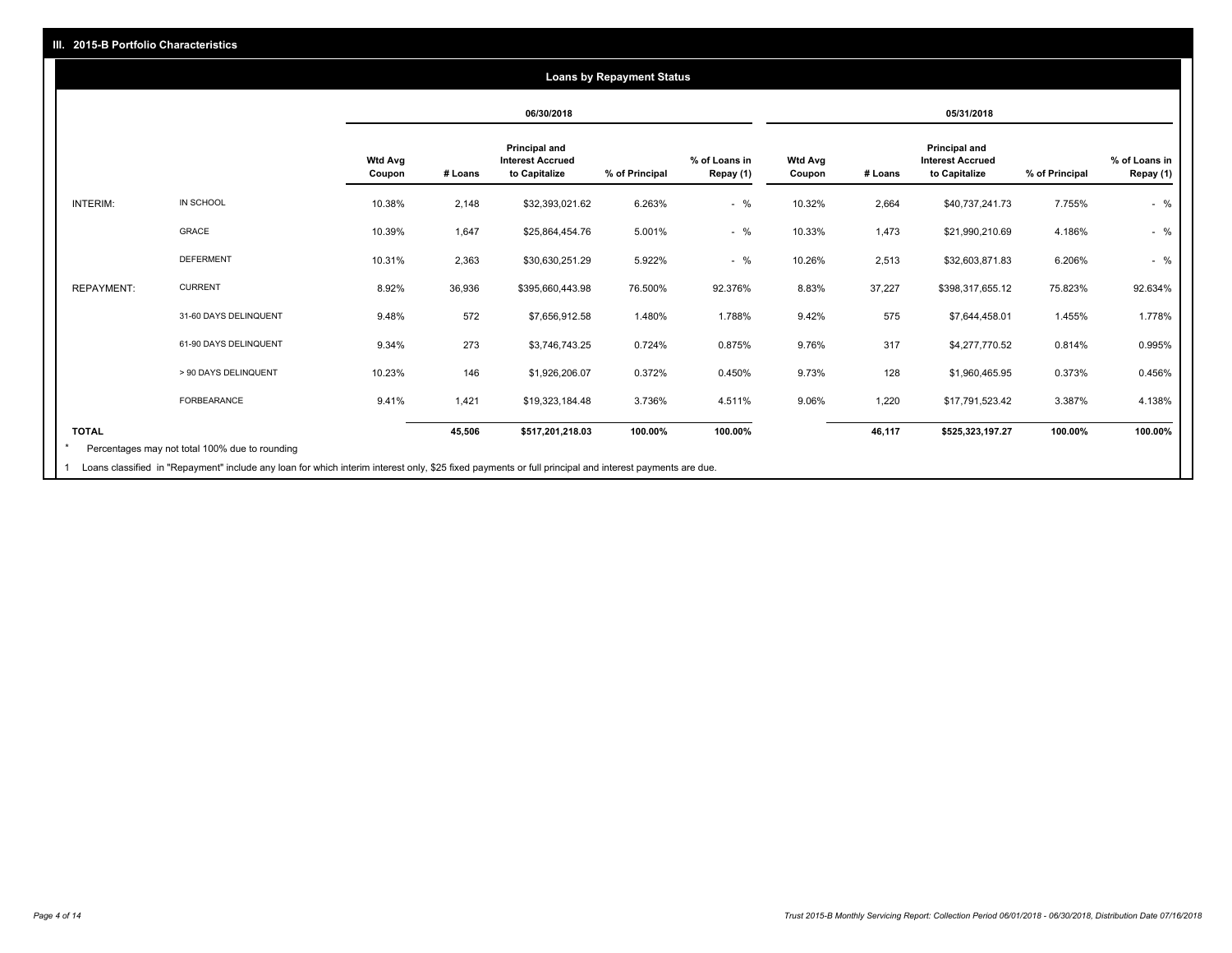|                 |                       |                          |         | 06/30/2018                                                |                |                                |                          |         | 05/31/2018                                                |                |                                |
|-----------------|-----------------------|--------------------------|---------|-----------------------------------------------------------|----------------|--------------------------------|--------------------------|---------|-----------------------------------------------------------|----------------|--------------------------------|
|                 |                       | <b>Wtd Avg</b><br>Coupon | # Loans | Principal and<br><b>Interest Accrued</b><br>to Capitalize | % of Principal | % of Loans in<br>P&I Repay (2) | <b>Wtd Avg</b><br>Coupon | # Loans | Principal and<br><b>Interest Accrued</b><br>to Capitalize | % of Principal | % of Loans in<br>P&I Repay (2) |
| <b>INTERIM:</b> | IN SCHOOL             | 9.97%                    | 4,213   | \$60,965,774.48                                           | 11.788%        | $-$ %                          | 9.88%                    | 5,288   | \$77,509,806.30                                           | 14.755%        | $-$ %                          |
|                 | GRACE                 | 9.96%                    | 3,238   | \$49,338,970.07                                           | 9.540%         | $-$ %                          | 9.93%                    | 2,802   | \$41,334,682.62                                           | 7.868%         | $-$ %                          |
|                 | <b>DEFERMENT</b>      | 9.89%                    | 4,417   | \$55,079,642.95                                           | 10.650%        | $-$ %                          | 9.82%                    | 4,708   | \$59,021,193.12                                           | 11.235%        | $-$ %                          |
| P&I REPAYMENT:  | <b>CURRENT</b>        | 8.80%                    | 31,275  | \$319,747,034.33                                          | 61.823%        | 90.885%                        | 8.70%                    | 31,131  | \$316,535,855.89                                          | 60.255%        | 91.101%                        |
|                 | 31-60 DAYS DELINQUENT | 9.49%                    | 538     | \$7,236,218.23                                            | 1.399%         | 2.057%                         | 9.37%                    | 538     | \$7,092,002.71                                            | 1.350%         | 2.041%                         |
|                 | 61-90 DAYS DELINQUENT | 9.31%                    | 261     | \$3,604,485.99                                            | 0.697%         | 1.025%                         | 9.69%                    | 304     | \$4,092,842.61                                            | 0.779%         | 1.178%                         |
|                 | > 90 DAYS DELINQUENT  | 10.23%                   | 142     | \$1,870,652.19                                            | 0.362%         | 0.532%                         | 9.71%                    | 126     | \$1,945,290.60                                            | 0.370%         | 0.560%                         |
|                 | FORBEARANCE           | 9.41%                    | 1,422   | \$19,358,439.79                                           | 3.743%         | 5.502%                         | 9.06%                    | 1,220   | \$17,791,523.42                                           | 3.387%         | 5.120%                         |
| <b>TOTAL</b>    |                       |                          | 45,506  | \$517,201,218.03                                          | 100.00%        | 100.00%                        |                          | 46,117  | \$525,323,197.27                                          | 100.00%        | 100.00%                        |

WAC reflects WAC3 To conform with company standard reporting these sections now include Princial and Interest Accrued to Capitalize.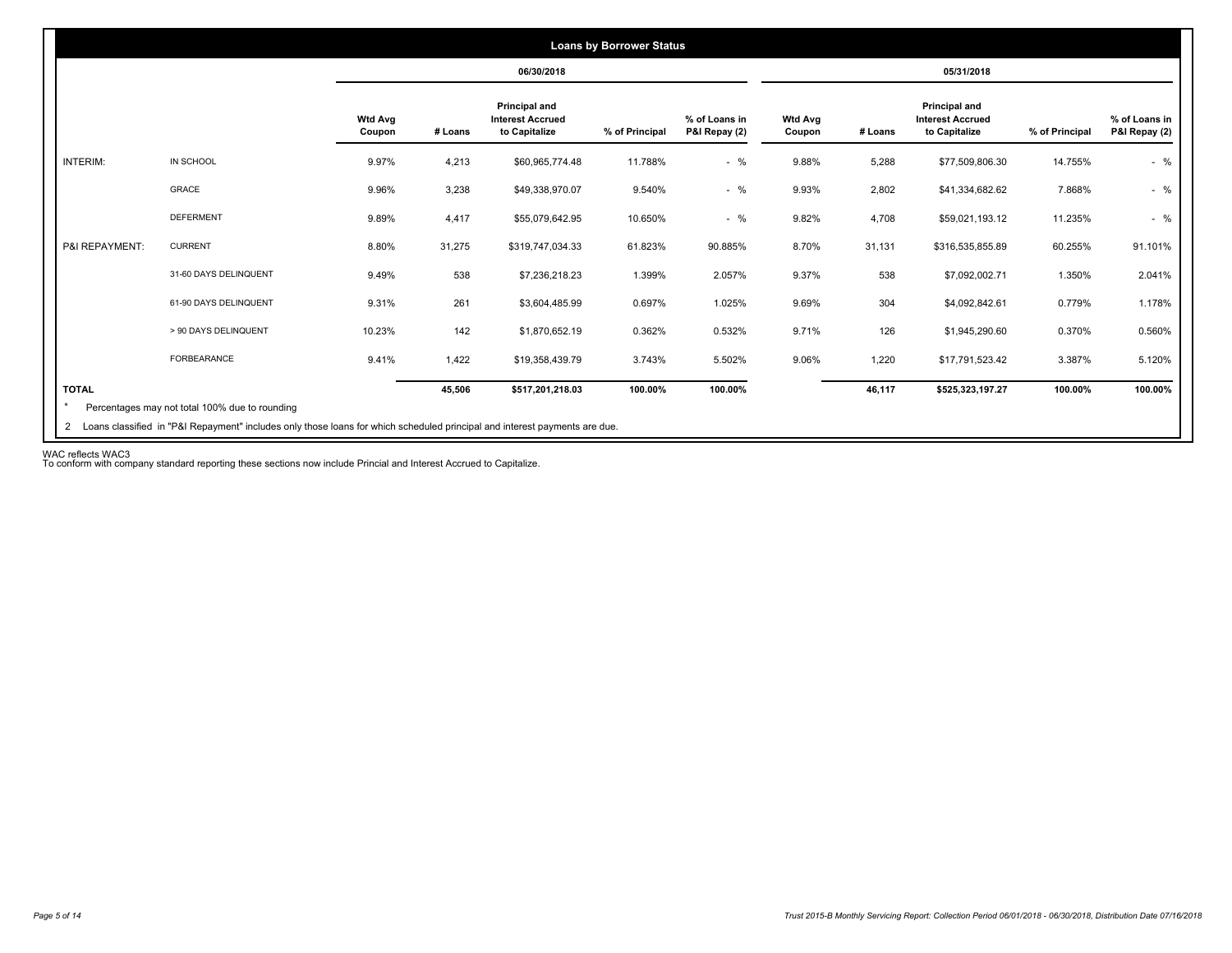|                                                                                                  | 6/30/2018        | 5/31/2018        |  |
|--------------------------------------------------------------------------------------------------|------------------|------------------|--|
| Pool Balance                                                                                     | \$517,201,218.03 | \$525,323,197.27 |  |
| Total # Loans                                                                                    | 45,506           | 46,117           |  |
| Total # Borrowers                                                                                | 31,308           | 31,709           |  |
| Weighted Average Coupon                                                                          | 9.29%            | 9.21%            |  |
| Weighted Average Remaining Term                                                                  | 119.87           | 120.12           |  |
| Percent of Pool - Cosigned                                                                       | 92.9%            | 92.8%            |  |
| Percent of Pool - Non Cosigned                                                                   | 7.1%             | 7.2%             |  |
| Borrower Interest Accrued for Period                                                             | \$3,674,259.99   | \$3,851,835.77   |  |
| Outstanding Borrower Interest Accrued                                                            | \$29,578,972.17  | \$31,232,336.69  |  |
| Gross Principal Realized Loss - Periodic *                                                       | \$746,415.84     | \$507,935.25     |  |
| Gross Principal Realized Loss - Cumulative *                                                     | \$20,317,061.63  | \$19,570,645.79  |  |
| Recoveries on Realized Losses - Periodic                                                         | \$69,366.23      | \$123,129.05     |  |
| Recoveries on Realized Losses - Cumulative                                                       | \$2,614,762.87   | \$2,545,396.64   |  |
| Net Losses - Periodic                                                                            | \$677,049.61     | \$384,806.20     |  |
| Net Losses - Cumulative                                                                          | \$17,702,298.76  | \$17,025,249.15  |  |
| Non-Cash Principal Activity - Capitalized Interest                                               | \$2,515,385.11   | \$872,061.06     |  |
| Since Issued Total Constant Prepayment Rate (CPR) (1)                                            | 8.33%            | 8.30%            |  |
| <b>Loan Substitutions</b>                                                                        | \$0.00           | \$0.00           |  |
| <b>Cumulative Loan Substitutions</b>                                                             | \$0.00           | \$0.00           |  |
| <b>Unpaid Servicing Fees</b>                                                                     | \$0.00           | \$0.00           |  |
| <b>Unpaid Administration Fees</b>                                                                | \$0.00           | \$0.00           |  |
| <b>Unpaid Carryover Servicing Fees</b>                                                           | \$0.00           | \$0.00           |  |
| Note Interest Shortfall                                                                          | \$0.00           | \$0.00           |  |
| Loans in Modification                                                                            | \$32,178,267.22  | \$31,633,808.00  |  |
| % of Loans in Modification as a % of Loans in Repayment (P&I)                                    | 9.68%            | 9.60%            |  |
|                                                                                                  |                  |                  |  |
| % Annualized Gross Principal Realized Loss - Periodic as a %<br>of Loans in Repayment (P&I) * 12 | 2.69%            | 1.85%            |  |
| % Gross Principal Realized Loss - Cumulative as a % of<br><b>Original Pool Balance</b>           | 2.73%            | 2.63%            |  |

\* In accordance with the Servicer's current policies and procedures, after September 1, 2017 loans subject to bankruptcy claims generally will not be reported as a charged-off unless and until they are delinguent for 120 d

(1) Since Issued Total CPR calculations found in monthly servicing reports issued on or prior to September 15, 2015 originally included loans that were removed from the pool by the sponsor because they became ineligible fo between the cut-off date and settlement date. On October 5, 2015, Since Issued Total CPR calculations were revised to exclude these loans and all prior monthly servicing reports were restated. For additional information, s Issued CPR Methodology' found on page 11 of this report.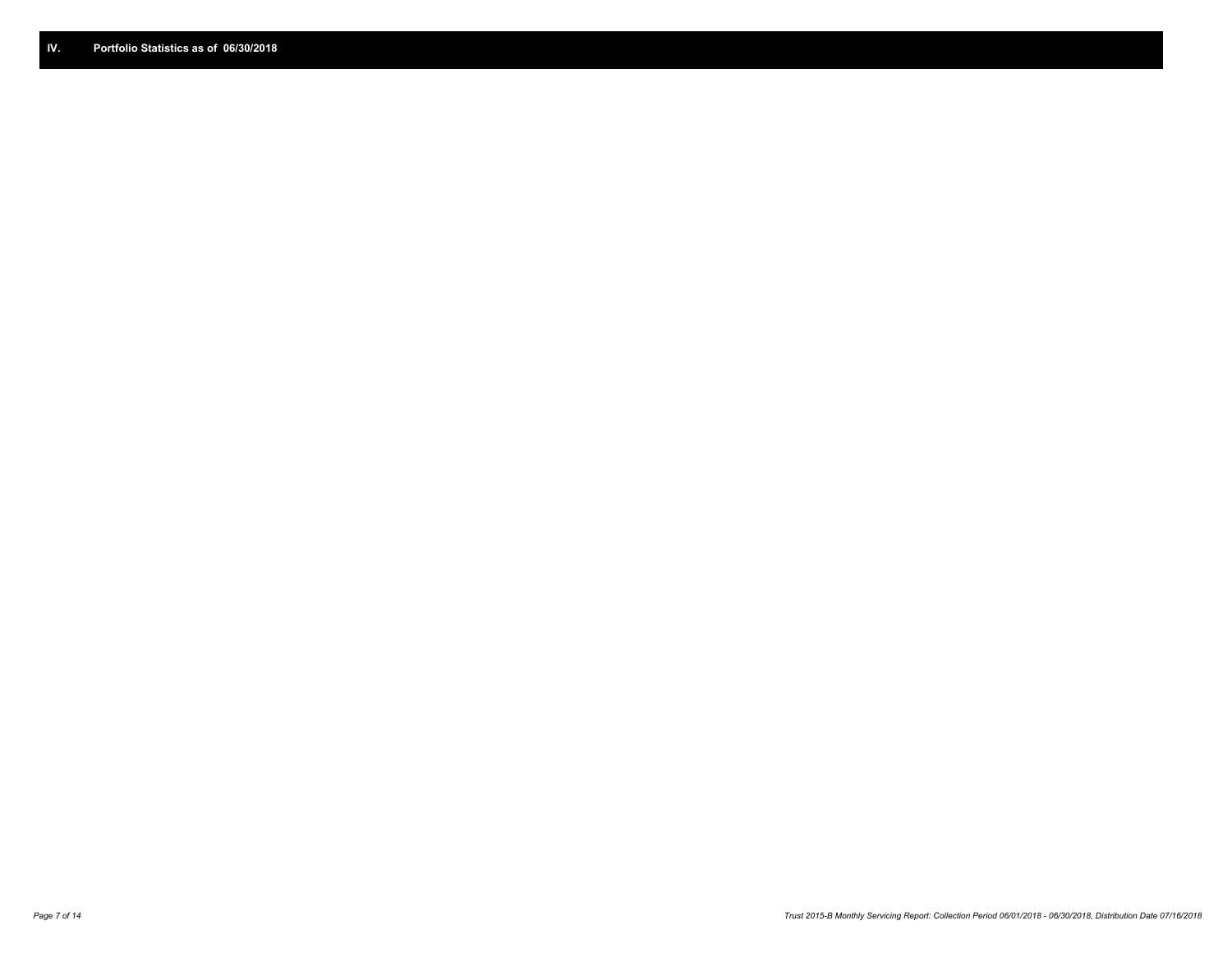| Loan Program                       |                                   |         |                  |          |
|------------------------------------|-----------------------------------|---------|------------------|----------|
|                                    | Weighted<br><b>Average Coupon</b> | # LOANS | <b>\$ AMOUNT</b> | $%$ *    |
| - Smart Option Interest-Only Loans | 8.22%                             | 9,696   | \$84,027,625.88  | 16.247%  |
| - Smart Option Fixed Pay Loans     | 9.19%                             | 12,355  | \$162,676,629.30 | 31.453%  |
| - Smart Option Deferred Loans      | 9.52%                             | 23,455  | \$270,496,962.85 | 52.300%  |
| - Other Loan Programs              | $0.00\%$                          | 0       | \$0.00           | 0.000%   |
| Total                              | 9.21%                             | 45,506  | \$517,201,218.03 | 100.000% |

\* Percentages may not total 100% due to rounding

B

C

A

| <b>Index Type</b>     |                                   |          |                  |          |
|-----------------------|-----------------------------------|----------|------------------|----------|
|                       | Weighted<br><b>Average Coupon</b> | # LOANS  | <b>\$ AMOUNT</b> | $%$ *    |
| - Fixed Rate Loans    | 7.85%                             | 9,422    | \$123,878,069.55 | 23.952%  |
| - LIBOR Indexed Loans | 9.63%                             | 36,084   | \$393,323,148.48 | 76.048%  |
| - Other Index Rates   | $0.00\%$                          | $\Omega$ | \$0.00           | 0.000%   |
| <b>Total</b>          | 9.21%                             | 45,506   | \$517,201,218.03 | 100.000% |

\* Percentages may not total 100% due to rounding

## **Weighted Average Recent FICO**

| $0 - 639$<br>640 - 669 | 3,751<br>2,856 | \$42,327,764.12  | 8.184%   |
|------------------------|----------------|------------------|----------|
|                        |                |                  |          |
|                        |                | \$31,234,525.66  | 6.039%   |
| 670 - 699              | 4,932          | \$55,850,669.74  | 10.799%  |
| 700 - 739              | 9,650          | \$111,426,332.84 | 21.544%  |
| $740 +$                | 24,310         | \$276,237,410.36 | 53.410%  |
| N/A <sup>(1)</sup>     |                | \$124,515.31     | 0.024%   |
| <b>Total</b>           | 45,506         | \$517,201,218.03 | 100.000% |

WAC reflects WAC3 To conform with company standard reporting these sections now include Princial and Interest Accrued to Capitalize.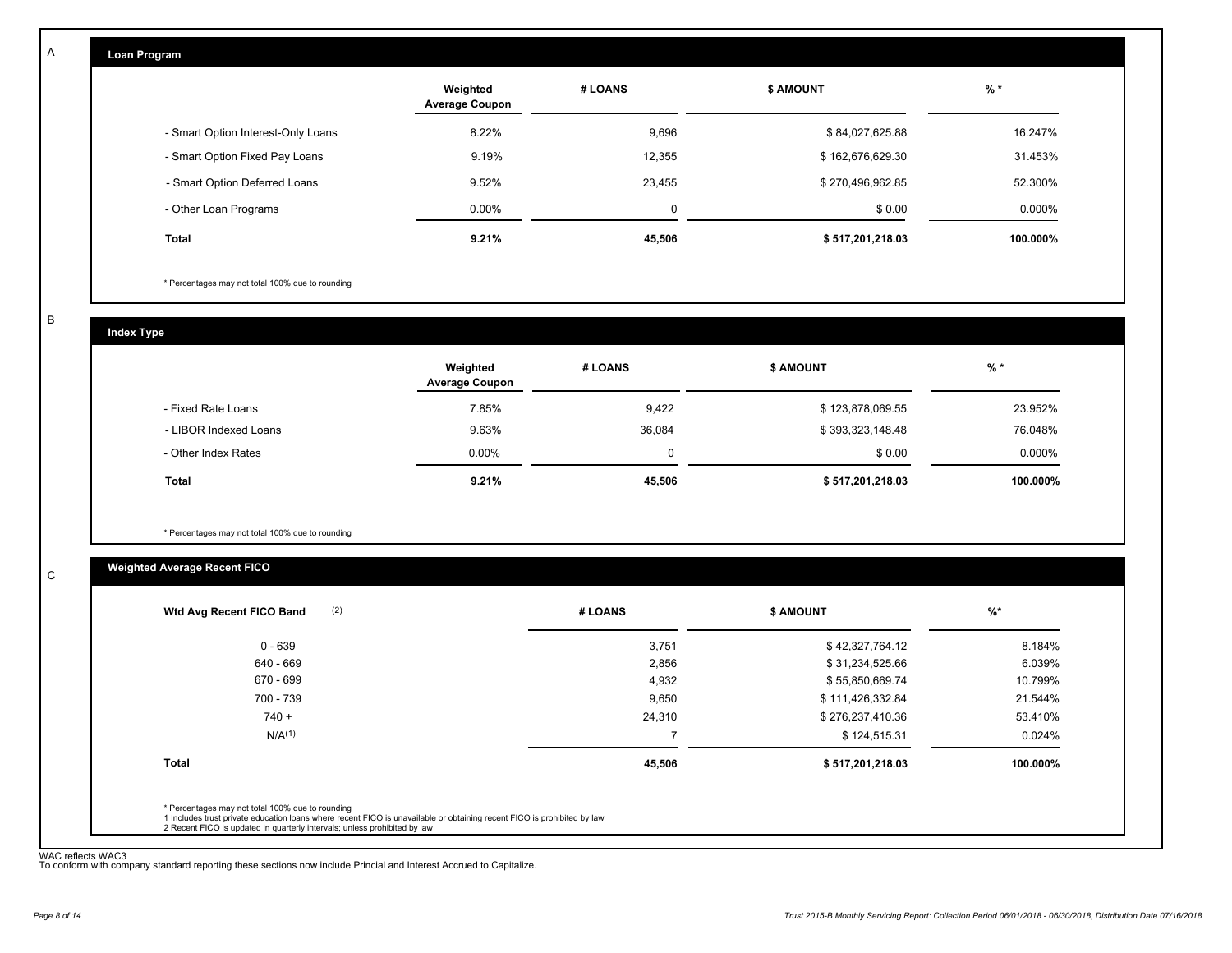\$ 1,896,081.00 \$ 1,896,081.00

| А. | <b>Reserve Account</b>            |
|----|-----------------------------------|
|    | Specified Reserve Account Balance |
|    | Actual Reserve Account Balance    |
|    |                                   |

| В. |  | <b>Principal Distribution Amount</b> |  |
|----|--|--------------------------------------|--|
|----|--|--------------------------------------|--|

| i.    | Class A Notes Outstanding                                                                           | \$297,726,238.09 |  |
|-------|-----------------------------------------------------------------------------------------------------|------------------|--|
| ii.   | Pool Balance                                                                                        | \$517,201,218.03 |  |
| iii.  | First Priority Principal Distribution Amount (i - ii)                                               | \$0.00           |  |
|       |                                                                                                     |                  |  |
| iv.   | Class A and B Notes Outstanding                                                                     | \$367,726,238.09 |  |
| ۷.    | First Priority Principal Distribution Amount                                                        | \$0.00           |  |
| vi.   | Pool Balance                                                                                        | \$517,201,218.03 |  |
| vii.  | Specified Overcollateralization Amount                                                              | \$155,160,365.41 |  |
| viii. | Available Funds (after payment of waterfall items A through H)                                      | \$9,577,147.89   |  |
| ix.   | Class C Notes Outstanding                                                                           | \$50,000,000.00  |  |
| х.    | Regular Principal Distribution Amount (if (iv > 0, (iv - v) - (vi - vii), min(viii, ix))            | \$5,685,385.47   |  |
|       |                                                                                                     |                  |  |
| xi.   | Pool Balance                                                                                        | \$517,201,218.03 |  |
| xii.  | 10% of Initial Pool Balance                                                                         | \$74,339,449.62  |  |
| xiii. | First Priority Principal Distribution Amount                                                        | \$0.00           |  |
| xiv.  | Regular Principal Distribution Amount                                                               | \$5,685,385.47   |  |
| XV.   | Available Funds (after payment of waterfall items A through J)                                      | \$3,891,762.42   |  |
|       | xvi. Additional Principal Distribution Amount (if( $ix \le x$ , min( $xv$ , $xi$ - $xiii - xiv$ ))) | \$0.00           |  |
|       |                                                                                                     |                  |  |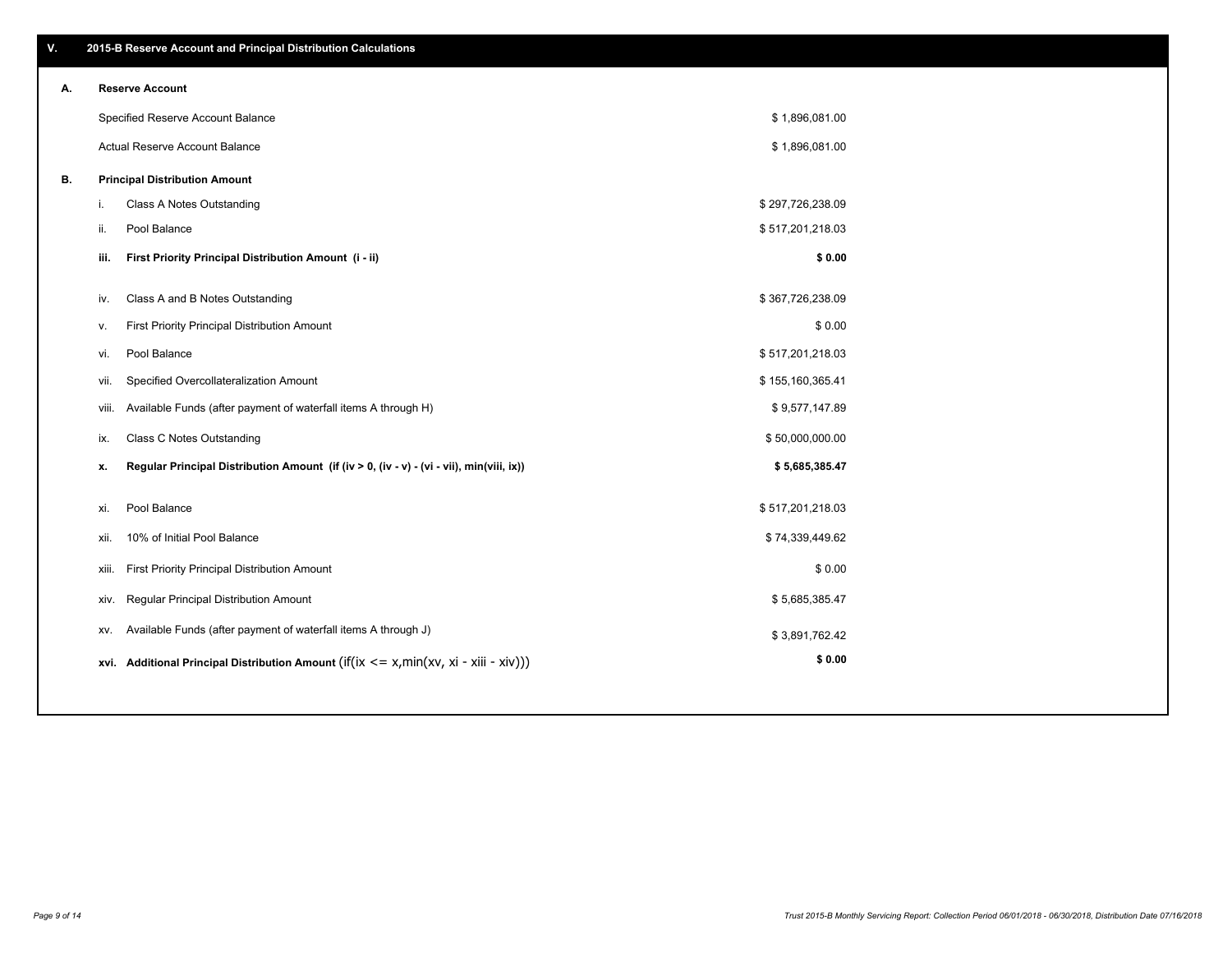|    |                                                         | Paid           | <b>Funds Balance</b> |
|----|---------------------------------------------------------|----------------|----------------------|
|    | <b>Total Available Funds</b>                            |                | \$11,133,323.18      |
| Α  | <b>Trustee Fees</b>                                     | \$0.00         | \$11,133,323.18      |
| В  | <b>Servicing Fees</b>                                   | \$332,319.92   | \$10,801,003.26      |
| C  | i. Administration Fees                                  | \$8,333.00     | \$10,792,670.26      |
|    | ii. Unreimbursed Administrator Advances plus any Unpaid | \$0.00         | \$10,792,670.26      |
| D  | Class A Noteholders Interest Distribution Amount        | \$823,855.70   | \$9,968,814.56       |
| Е  | First Priority Principal Payment                        | \$0.00         | \$9,968,814.56       |
| F. | Class B Noteholders Interest Distribution Amount        | \$204,166.67   | \$9,764,647.89       |
| G  | Class C Noteholders Interest Distribution Amount        | \$187,500.00   | \$9,577,147.89       |
| н  | <b>Reinstatement Reserve Account</b>                    | \$0.00         | \$9,577,147.89       |
|    | Regular Principal Distribution                          | \$5,685,385.47 | \$3,891,762.42       |
| J  | <b>Carryover Servicing Fees</b>                         | \$0.00         | \$3,891,762.42       |
| Κ  | Additional Principal Distribution Amount                | \$0.00         | \$3,891,762.42       |
| L  | Unpaid Expenses of Trustee                              | \$0.00         | \$3,891,762.42       |
| М  | Unpaid Expenses of Administrator                        | \$0.00         | \$3,891,762.42       |
| N  | Remaining Funds to the Residual Certificateholders      | \$3,891,762.42 | \$0.00               |

#### **Waterfall Conditions**

| А. |      | <b>Class C Noteholders' Interest Distribution Condition</b>                      |                  |  |
|----|------|----------------------------------------------------------------------------------|------------------|--|
|    |      | Pool Balance                                                                     | \$517,201,218.03 |  |
|    | н.   | Class A and B Notes Outstanding                                                  | \$367,726,238.09 |  |
|    | iii. | Class C Noteholders' Interest Distribution Ratio (i / ii)                        | 140.65%          |  |
|    | IV.  | Minimum Ratio                                                                    | 110.00%          |  |
|    | ٧.   | Is the Class C Noteholders' Interest Distribution Condition Satisfied (iii > iv) |                  |  |

\* If the Class C Noteholders' Interest Distribution Condition is satisfied then the amount of interest accrued at the Class C Rate for the Accrual Period is Released on the distribution Date.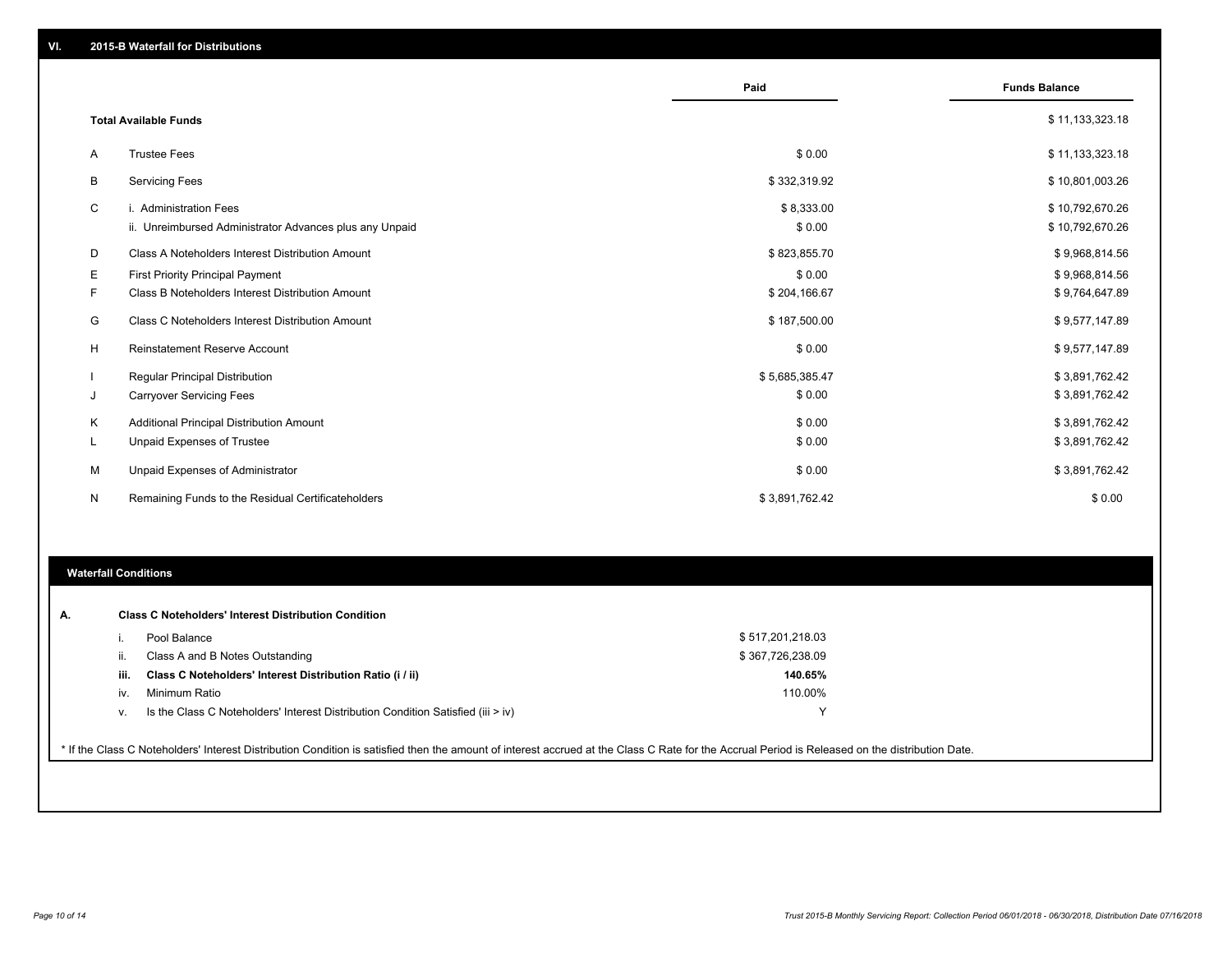# **VII. 2015-B Distributions**

#### **Distribution Amounts**

|                                                            | A <sub>2</sub> A        | A <sub>2</sub> B        | A <sub>3</sub>          |
|------------------------------------------------------------|-------------------------|-------------------------|-------------------------|
| Cusip/Isin                                                 | 78448QAB4               | 78448QAC2               | 78448QAD0               |
| <b>Beginning Balance</b>                                   | \$151,643,396.15        | \$71,082,841.94         | \$75,000,000.00         |
| Index                                                      | <b>FIXED</b>            | <b>LIBOR</b>            | <b>LIBOR</b>            |
| Spread/Fixed Rate                                          | 2.98%                   | 1.20%                   | 1.75%                   |
| Record Date (Days Prior to Distribution)                   | 1 NEW YORK BUSINESS DAY | 1 NEW YORK BUSINESS DAY | 1 NEW YORK BUSINESS DAY |
| <b>Accrual Period Begin</b>                                | 6/15/2018               | 6/15/2018               | 6/15/2018               |
| <b>Accrual Period End</b>                                  | 7/15/2018               | 7/16/2018               | 7/16/2018               |
| Daycount Fraction                                          | 0.08333333              | 0.08611111              | 0.08611111              |
| Interest Rate*                                             | 2.98000%                | 3.27325%                | 3.82325%                |
| <b>Accrued Interest Factor</b>                             | 0.002483333             | 0.002818632             | 0.003292243             |
| <b>Current Interest Due</b>                                | \$376,581.10            | \$200,356.37            | \$246,918.23            |
| Interest Shortfall from Prior Period Plus Accrued Interest | $\mathsf{\$}$ -         | $S -$                   | $$ -$                   |
| <b>Total Interest Due</b>                                  | \$376,581.10            | \$200,356.37            | \$246,918.23            |
| <b>Interest Paid</b>                                       | \$376,581.10            | \$200,356.37            | \$246,918.23            |
| <b>Interest Shortfall</b>                                  | $\mathsf{\$}$ -         | $\mathsf{\$}$ -         | $$ -$                   |
| <b>Principal Paid</b>                                      | \$3,870,900.75          | \$1,814,484.72          | $$ -$                   |
| <b>Ending Principal Balance</b>                            | \$147,772,495.40        | \$69,268,357.22         | \$75,000,000.00         |
| Paydown Factor                                             | 0.020160941             | 0.020160941             | 0.000000000             |
| <b>Ending Balance Factor</b>                               | 0.769648414             | 0.769648414             | 1.000000000             |

\* Pay rates for Current Distribution. For the interest rates applicable to the next distribution date, please see https://www.salliemae.com/about/investors/data/SMBabrate.txt.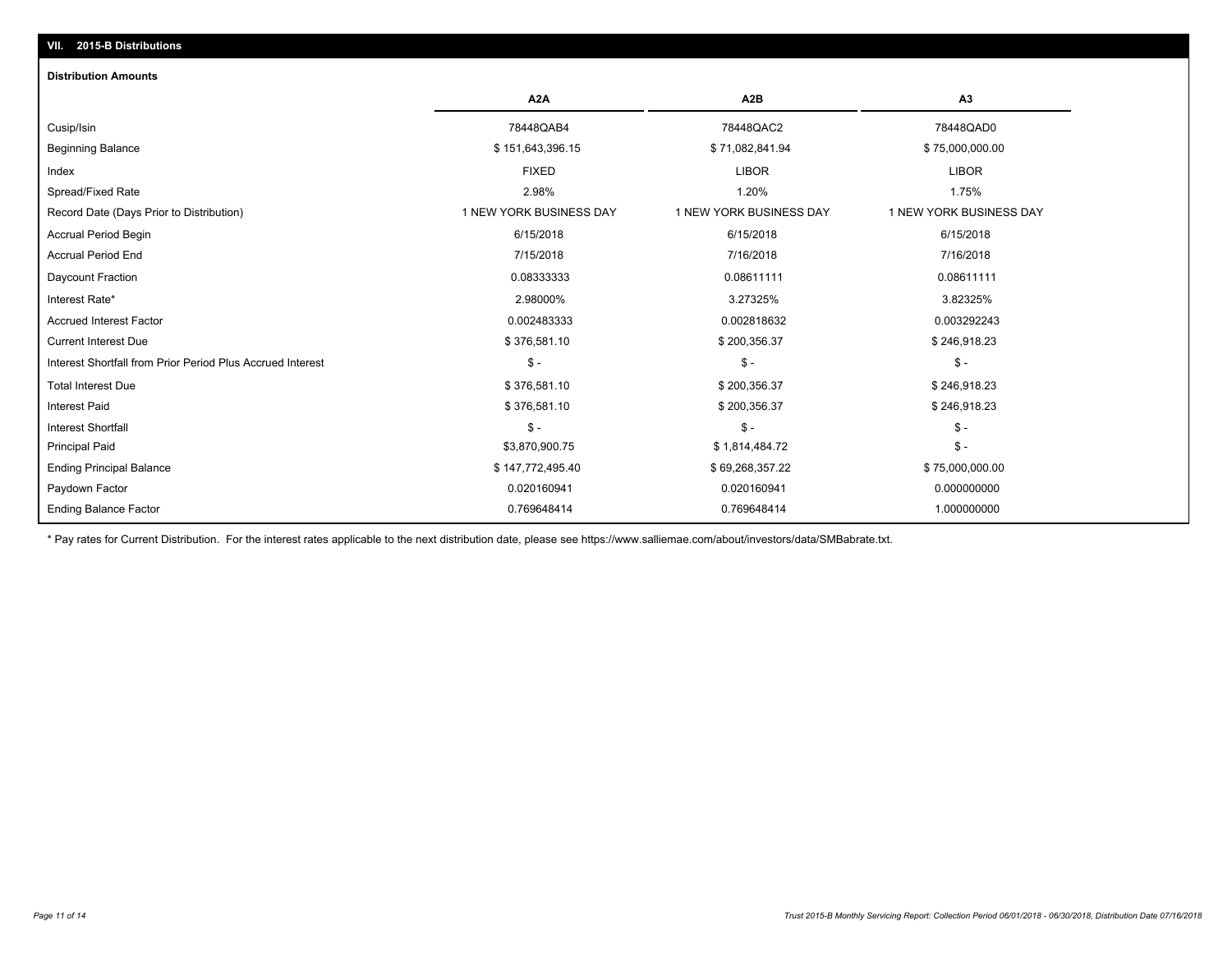| VII. 2015-B Distributions                                  |                         |                         |
|------------------------------------------------------------|-------------------------|-------------------------|
| <b>Distribution Amounts</b>                                |                         |                         |
|                                                            | в                       | C                       |
| Cusip/Isin                                                 | 78448QAE8               | 78448QAF5               |
| <b>Beginning Balance</b>                                   | \$70,000,000.00         | \$50,000,000.00         |
| Index                                                      | <b>FIXED</b>            | <b>FIXED</b>            |
| Spread/Fixed Rate                                          | 3.50%                   | 4.50%                   |
| Record Date (Days Prior to Distribution)                   | 1 NEW YORK BUSINESS DAY | 1 NEW YORK BUSINESS DAY |
| Accrual Period Begin                                       | 6/15/2018               | 6/15/2018               |
| <b>Accrual Period End</b>                                  | 7/15/2018               | 7/15/2018               |
| Daycount Fraction                                          | 0.08333333              | 0.08333333              |
| Interest Rate*                                             | 3.50000%                | 4.50000%                |
| <b>Accrued Interest Factor</b>                             | 0.002916667             | 0.003750000             |
| <b>Current Interest Due</b>                                | \$204,166.67            | \$187,500.00            |
| Interest Shortfall from Prior Period Plus Accrued Interest | $\frac{1}{2}$           | $\mathcal{S}$ -         |
| <b>Total Interest Due</b>                                  | \$204,166.67            | \$187,500.00            |
| <b>Interest Paid</b>                                       | \$204,166.67            | \$187,500.00            |
| <b>Interest Shortfall</b>                                  | $\frac{1}{2}$           | $\mathsf{\$}$ -         |
| <b>Principal Paid</b>                                      | $S -$                   | $S -$                   |
| <b>Ending Principal Balance</b>                            | \$70,000,000.00         | \$50,000,000.00         |
| Paydown Factor                                             | 0.000000000             | 0.000000000             |
| <b>Ending Balance Factor</b>                               | 1.000000000             | 1.000000000             |

\* Pay rates for Current Distribution. For the interest rates applicable to the next distribution date, please see https://www.salliemae.com/about/investors/data/SMBabrate.txt.